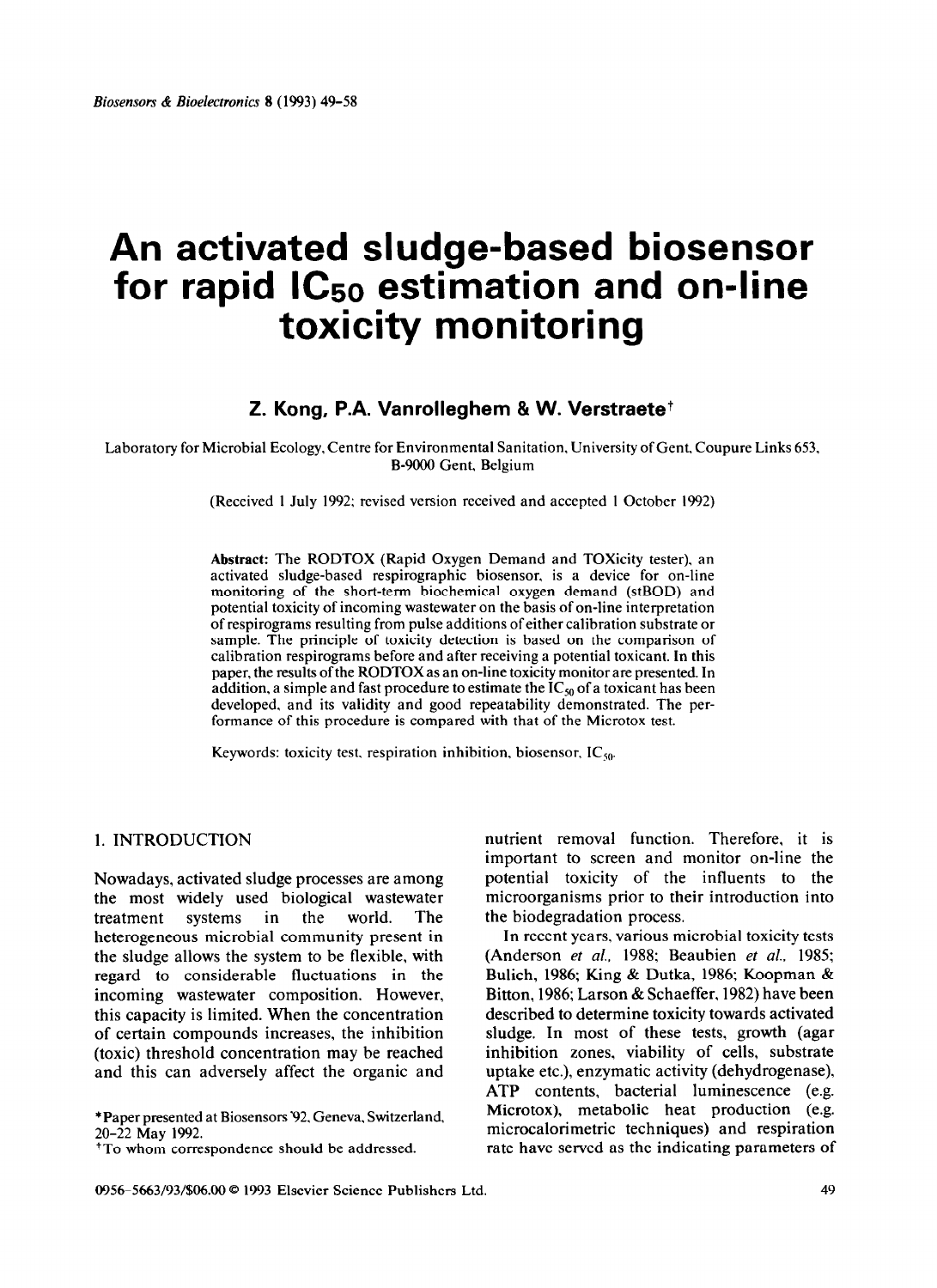toxicity. Among these methods, the latter two allow rapid and continuous measurement of the overall biological activity of activated sludge.

The RODTOX (Rapid Oxygen Demand and Toxicity tester) biosensor, based on the on-line measurement of microbial respiration in an activated-sludge-filled reactor, allows rapid determination of waste content and potential toxicity of influents of a wastewater treatment plant (Vanrolleghem et al., 1990). This paper will present the performance of the RODTOX as an on-line monitor of potential toxicity of wastewaters and discuss a fast and accurate procedure for estimating  $IC_{50}$  (concentration of a sample producing 50% respiration inhibition).

## 2. MATERIALS AND METHODS

#### 2.1. Test chemicals

One organic compound (3,5-dichlorophenol, DCP) and two inorganic compounds  $(Cu^{2+})$  as CuSO<sub>4</sub>;  $CN^-$  as KCN) have been used as test chemicals. All chemicals were of analytical grade.

#### 2.2 **RODTOX** biosensor

The RODTOX biosensor, developed at the Laboratory of Microbial Ecology, University of Gent, in collaboration with Kelma NV, Belgium, consists of three main components (Fig. 1): a biological unit, the microprocessor with peripherals and software, and an electronic component that interfaces with the first two. The biological component consists of a reactor vessel. filled with 101 of activated sludge, constantly aerated, stirred and thermostatted. Dissolved oxygen (DO) and pH electrodes are installed in the cover of the bioreactor. The respirometric data are analysed on-line by the microprocessor.

The principle of toxicity testing is based on a comparison of respirographic parameters, i.e. the peak slope (PS), peak height (PH) and peak area (PA), before and after the addition of possible toxicants (Fig. 2). Based on parameters of both respirograms, the percentage inhibition can be calculated.

The operating conditions of the RODTOX are given in Table 1. The calibration substrate was 10 g COD acetic acid (HAc)  $1^{-1}$  and the pulse dose was 150 mg COD HAc per injection.

The activated sludge was obtained from the aeration basin of the sewage treatment system of the Maria Middelares hospital, Gent. Since the hospital wastewater itself was only a minor part of this system's influent, the plant treated predominantly domestic sewage. The sludge was stored at 4°C.

#### 2.3 Microtox

The principle of the Microtox is to measure the change in light output of a luminescent bacterium *(Photobacterium phosphoreum)*  resulting from the addition of a toxicant. From a series of toxicant concentrations (usually four), the  $EC_{50}$  can be calculated; this is the effective concentration of a toxicant causing a 50% reduction in light emission when compared with the baseline level (Bulich, 1986). The test procedure is described in detail in the Beckman operating manual.

# 3. RESULTS

## 3.1 **On-line toxicity detection**

The on-line monitoring of toxicity is automated through a software routine by which a calibration substrate is injected at regular intervals, or whenever toxicity is suspected. The toxicity limit can be preset to activate a toxic alarm.

The sensitivity to detection of priority pollutants is presented in Fig. 3. Depending on the toxicant, different concentrations ranging from 1 to 5000 ppm resulted in significant sludge inhibition. It is very important, however, to mention that the results obtained are dependent on the source of the sludge. This is caused by adaptation of the sludge to the waste composition. Therefore, relevant results can be obtained only if the sludge used in the RODTOX is the same as the sludge in the plant to be controlled.

A practical example of the capability of the RODTOX to detect a phenol  $(1.2 \text{ g1}^{-1})$  shock loading is shown in Fig. 4. In this run, the RODTOX automatically performed a calibration cycle (CAL) every three sample measurement cycles. The peak slope (PS) of the calibration cycle before the phenol pulse started was 1.56 mg  $O_2 1^{-1}$  min<sup>-1</sup>. It decreased to 0.22 mg  $O_2$   $1^{-1}$  min<sup>-1</sup> in the calibration respirogram performed after receiving the phenol pulse. The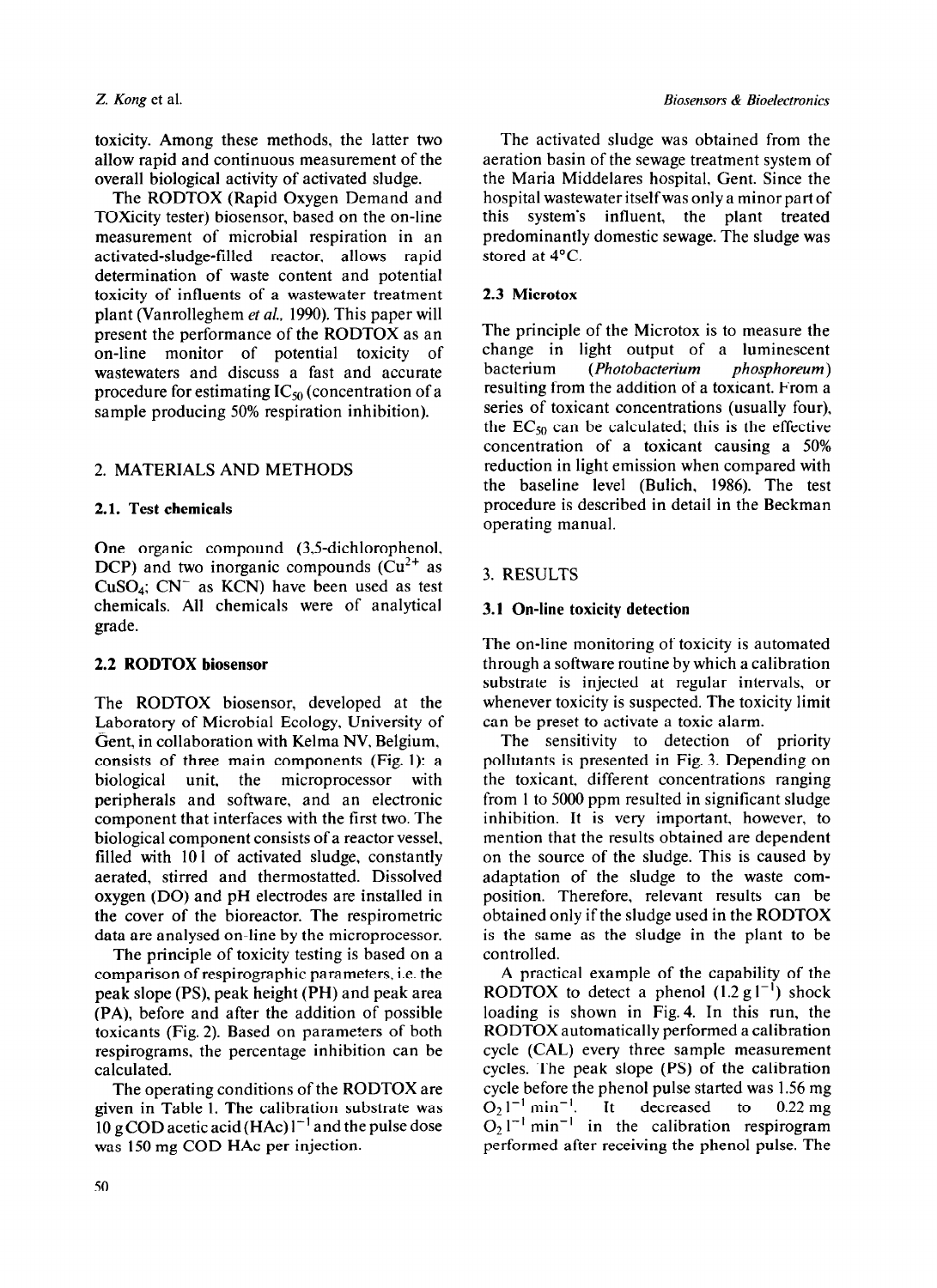

*Fig. I. Schematic of the RODTOX biosensor.* 

resulting output of the RODTOX was 86% PS inhibition. This caused an alarm because the value was above the preset alarm limit of 20%.

#### 3.2  $IC_{50}$  estimation

3.2.1 *Principle of the cumulative* exposure procedure To estimate the  $IC_{50}$  of a toxicant with the RODTOX apparatus, one can use a traditional toxicity testing procedure. In this method, called the 'sludge replacement' procedure, the activated sludge is withdrawn after the toxicity of one toxicant concentration is measured. and the bioreactor is then tilled with new sludge. However, this procedure is time consuming and laborious: a cumulative exposure procedure was therefore developed as an alternative.

In the proposed procedure, one calibration substrate and a series of mixtures of calibration substrate with increasing toxicant concentration (usually 4-5) are injected consecutively. The inhibition percentages of respirographic parameters are then calculated by comparing them with the first calibration substrate peak. The  $IC_{50}$  can be calculated from the inhibition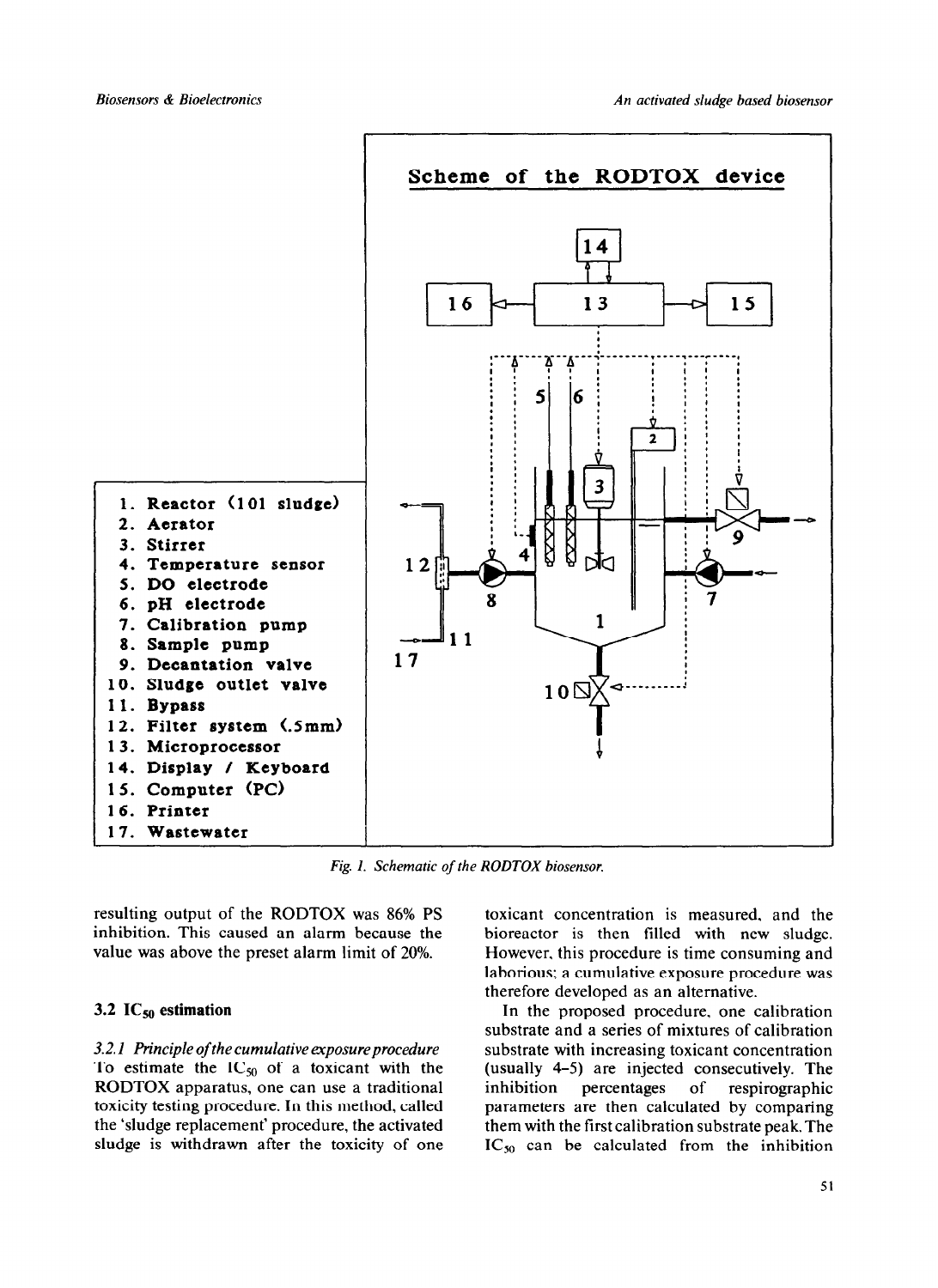

Fig. 2. Principle of the RODTOX toxicity test.  $S = peak$  slope (PS);  $H = peak$  height (PH);  $A = peak$  area (PA).

| TABLE 1 RODTOX operating conditions |  |  |
|-------------------------------------|--|--|
|-------------------------------------|--|--|

| Parameter                                                            | Value         |
|----------------------------------------------------------------------|---------------|
| pH                                                                   | $7.0 + 0.2$   |
| Mixed liquor (1)                                                     | $10-0$        |
| Temperature $(^{\circ}C)$                                            | 25.0          |
| Sludge conc. $(g SS l^{-1})$                                         | $4.5 + 0.5$   |
| Respira <sup>a</sup> (mg O <sub>2</sub> $1^{-1}$ min <sup>-1</sup> ) | $0.23 + 0.02$ |
| Baseline DO (mg $O_2 l^{-1}$ )                                       | $6.0 + 0.5$   |

<sup>a</sup>Endogenous respiration.

percentages corresponding to this series of toxicant concentrations. The  $IC_{50}$  is defined here as the concentration of a toxicant causing 50% reduction of the respirographic parameter compared with that of the calibration peak.

Before a toxicity test run started, the endogenous respiration rate of the sludge was measured by a 'Respira' test as an indication of sludge activity. The Respira level was then used to control the quality of the test.

A detailed description of the procedure is shown in Fig. 5.

# 3.2.2 IC<sub>50</sub> values estimated by both cumulative exposure and sludge replacement procedures

To avoid changes of the microbial community in the activated sludge, a particular batch of sludge was used for assessing  $IC_{50}$ s with both procedures. Typical respirographic curves obtained from the cumulative procedure for<br>assessing  $IC_{50}$ s of 3,5-DCP,  $Cu^{2+}$  and  $CN^{-}$  are given in Fig. 6. The caption to this figure explains



Fig. 3. Toxicity detection limits of some principal water pollutants.

the successive peaks in each diagram. From the results, it can be seen that the slopes (PS) of the descending part of these respirograms become less steep with increasing toxicant concentration.

The inhibition percentages of PS were calculated by comparing the PS of the calibration peak (PS<sub>cal</sub>) with the PS of a respirogram corresponding to the injection of a certain toxicant concentration  $(PS_{\text{tox}})$ , using the equation:

$$
\% inhibition = \frac{PS_{cal} - PS_{tox}}{PS_{cal}} \times 100
$$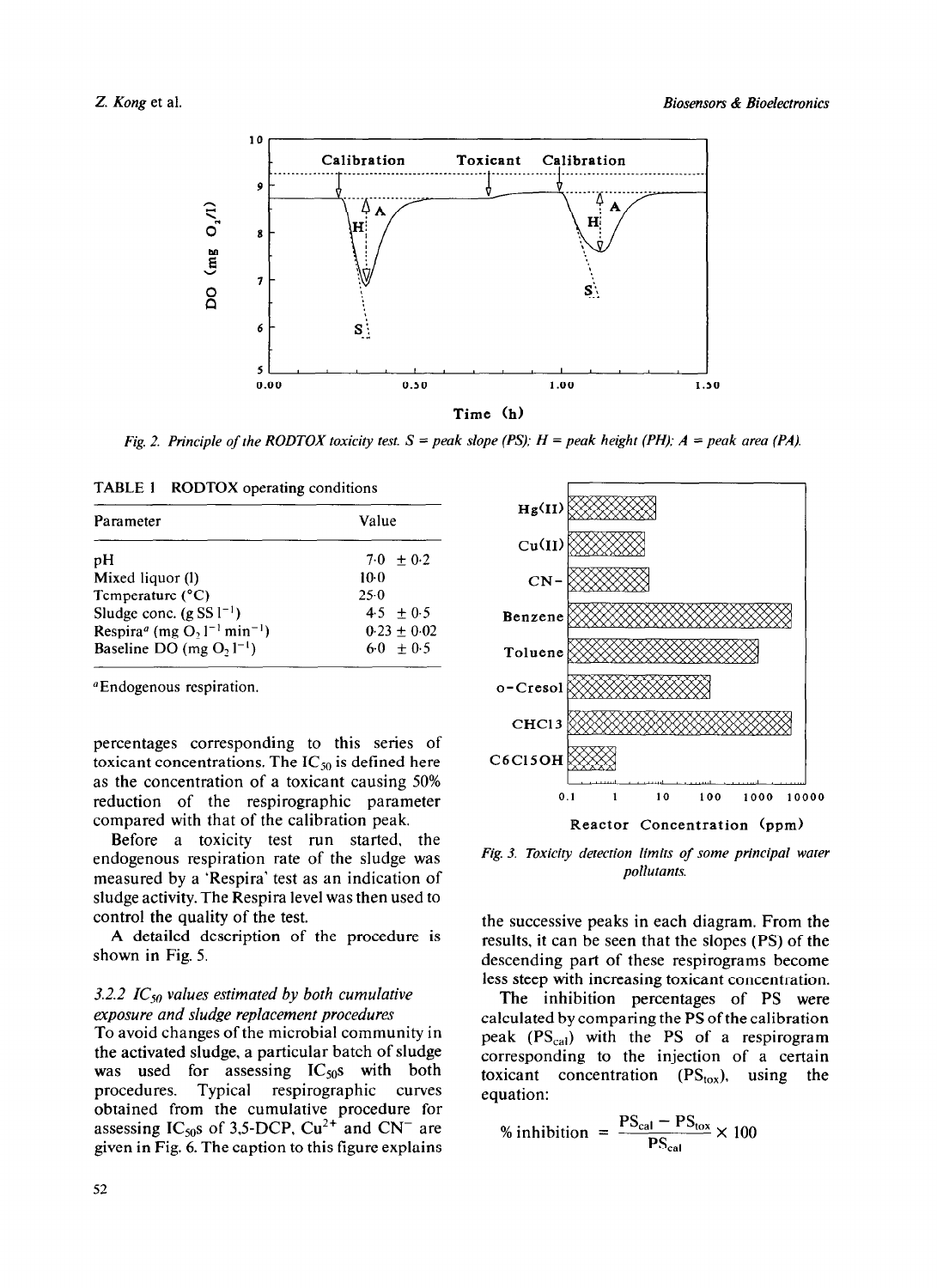

Time (hour)

Fig. 4. Respirograms of the RODTOX monitoring a pulse of  $1.2$  g phenol  $1^{-1}$ . The solid line represents DO concentration and the dotted line phenol concentration.



Fig. 5. Cumulative toxicity testing procedure. First, a 'Respira' test is performed to assess the endogenous respiration, then a calibration substrate injection follows. The following peaks relate to consecutive additions of a mixture of calibration substrate with increasing toxicant concentration.

For both procedures, the concentration-response curves of 3,5-DCP,  $Cu^{2+}$  and CN<sup>-</sup> with respect to PS inhibition are shown in Fig. 7. The inhibition percentages of PS show a linear relationship with the log concentration for both procedures, and the results are highly repeatable.

The  $IC_{50}$  (PS) estimation of copper and cyanide showed no significant difference between the two procedures (Table 2). The  $IC_{50}$ (PS) of 3,5-DCP estimated by the traditional procedure, however, is nearly twice as high. suggesting the new procedure has a higher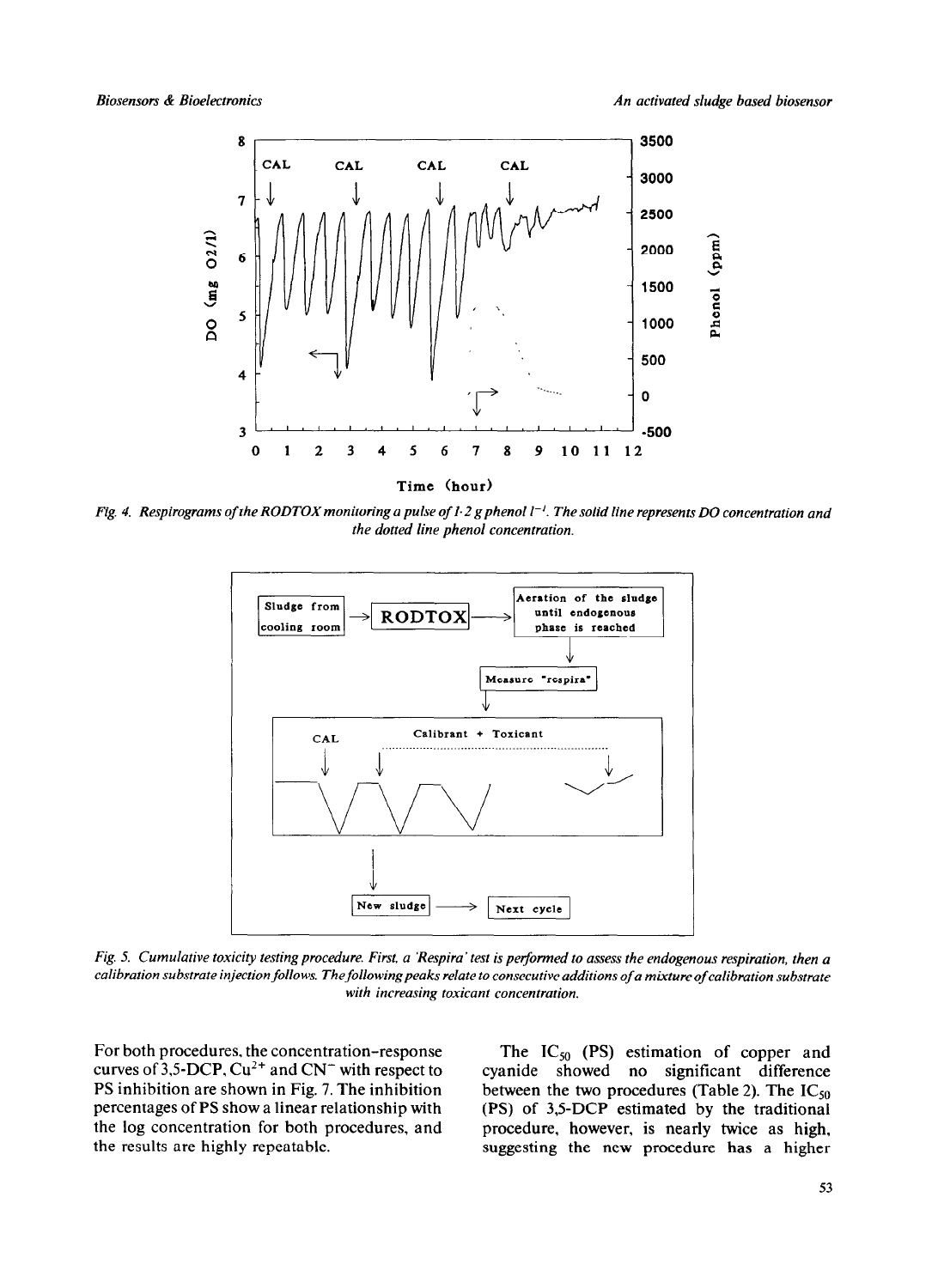

*cumulative procedure for assessing IC<sub>50</sub>s of 3.5-DCP (A). Cu'+ (B) and CN- (C).* The *first peak is a Respira test (to assess the endogenous respiration), the second is calibration and the following are consecutive additions of a mixture of calibration substrate and toxicant.* 

sensitivity. Furthermore, an  $IC_{50}$  estimation with the cumulative procedure takes less time and does not require a change of sludge.

3.2.3 *Validity of RODTOX method for toxicity testing* The validity of the RODTOX method for toxicity testing was checked by estimating the  $IC_{50}$  value ofthe OECD reference toxicant 3,5-DCP (OECD, 1987). It was estimated with four batches of sludge collected at different times; the results are shown in Table 3. These values are well within the OECD accepted range (5–30 ppm).  $IC_{50}$  (PH) and  $IC_{50}$  (PA) are almost twice as much as  $IC_{50}$  (PS), indicating that the maximum substrate oxidation rate (indicated by PS) is the most sensitive parameter. The variation coefficients of  $IC_{50}$ estimated by PS. PH and PA are less than 22%. This indicates that the repeatability of the method is quite satisfactory.

#### 3.2.4. *Repeatability and sensitiviry comparison with the Microtox test*

Comparison of the variation coefficients of the  $IC<sub>50</sub>s$  estimated by the RODTOX and Microtox methods shows that the repeatability of the RODTOX method is as good as or even better than that of the Microtox method (Table 4). The sensitivity of both methods, however, depends on the toxicant. The Microtox test is more sensitive than the RODTOX method for 3,5-DCP and copper, while the opposite holds for cyanide.

Occasional spills at an industrial site may cause unusually high concentrations of certain chemicals which have adverse effects on the performance of the biological wastewater treatment system. An accidental spill should be detected early enough to alert treatment plant operators to take necessary remedial or control measures. In such a case, a holding basin with an automatic bypass can be activated by the RODTOX biosensor's alarm. The toxic wastewater in the holding basin can then be pretreated, diluted or released gradually to the system.

The advantages of the apparatus are the easy replacement of the biomass in the bioreactor so that it is suitable for *in situ* continuous toxicity monitoring,. Moreover. as the RODTOX uses the same community of microorganisms as in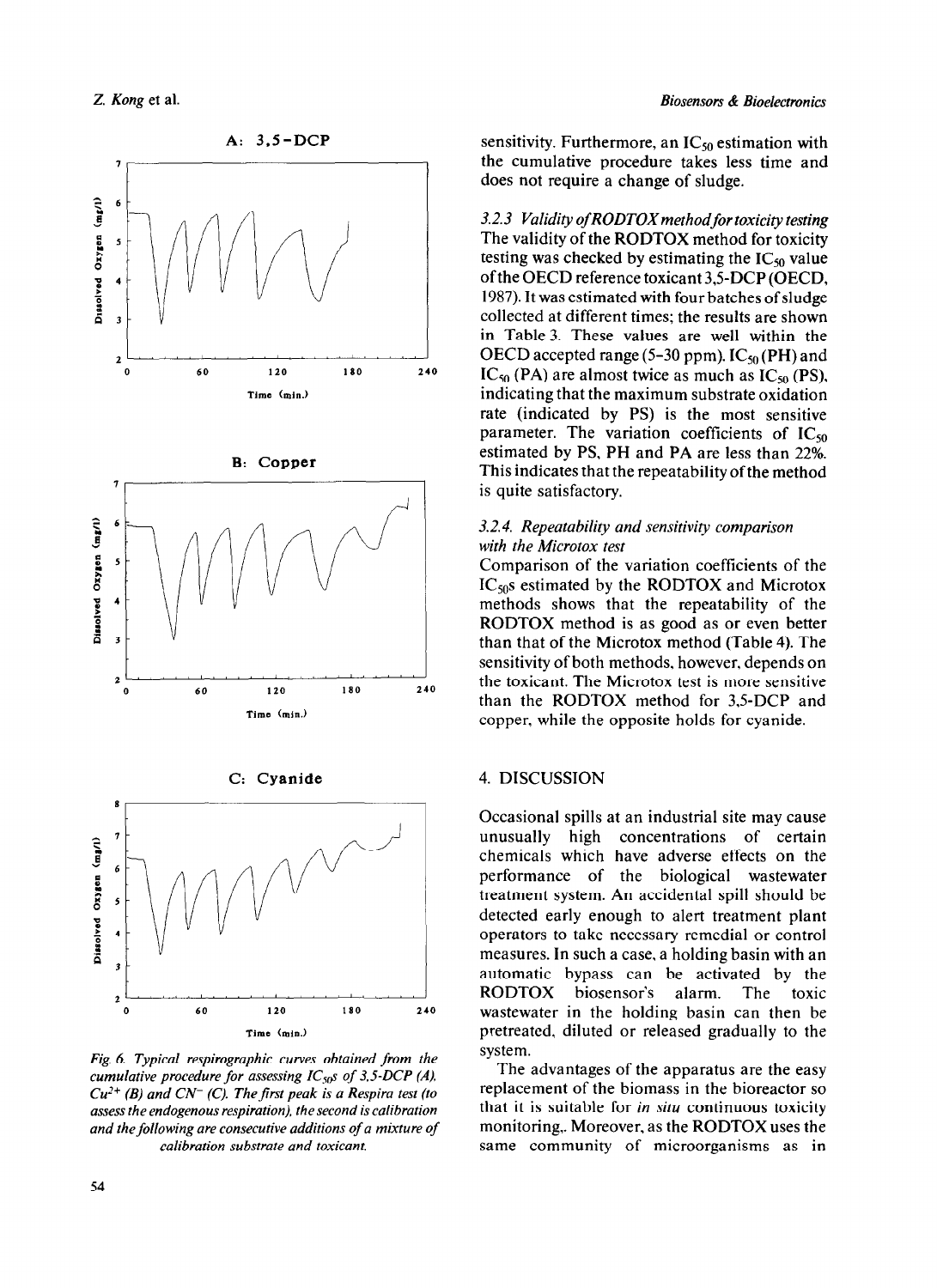

*Fig. 7. Concentration-response curves of 3.5-DCP(A), Cu<sup>2+</sup> (B) and CN<sup>-</sup> (C) for both the sludge replacement procedure (left) and the proposed cumulative procedure (right). For each concentration. three replicates are shown.* 

activated sludge plants, it is ecologically relevant and industrial discharge as well as in the aquatic

toxicity testing is the first step in determining the validity of the RODTOX biosensor when used as acceptable levels of a given toxicant in municipal an off-line toxicity tester. However, estimating acceptable levels of a given toxicant in municipal

to them.<br>IC<sub>50</sub> estimation is important because acute estimated with both procedures showed the estimated with both procedures showed the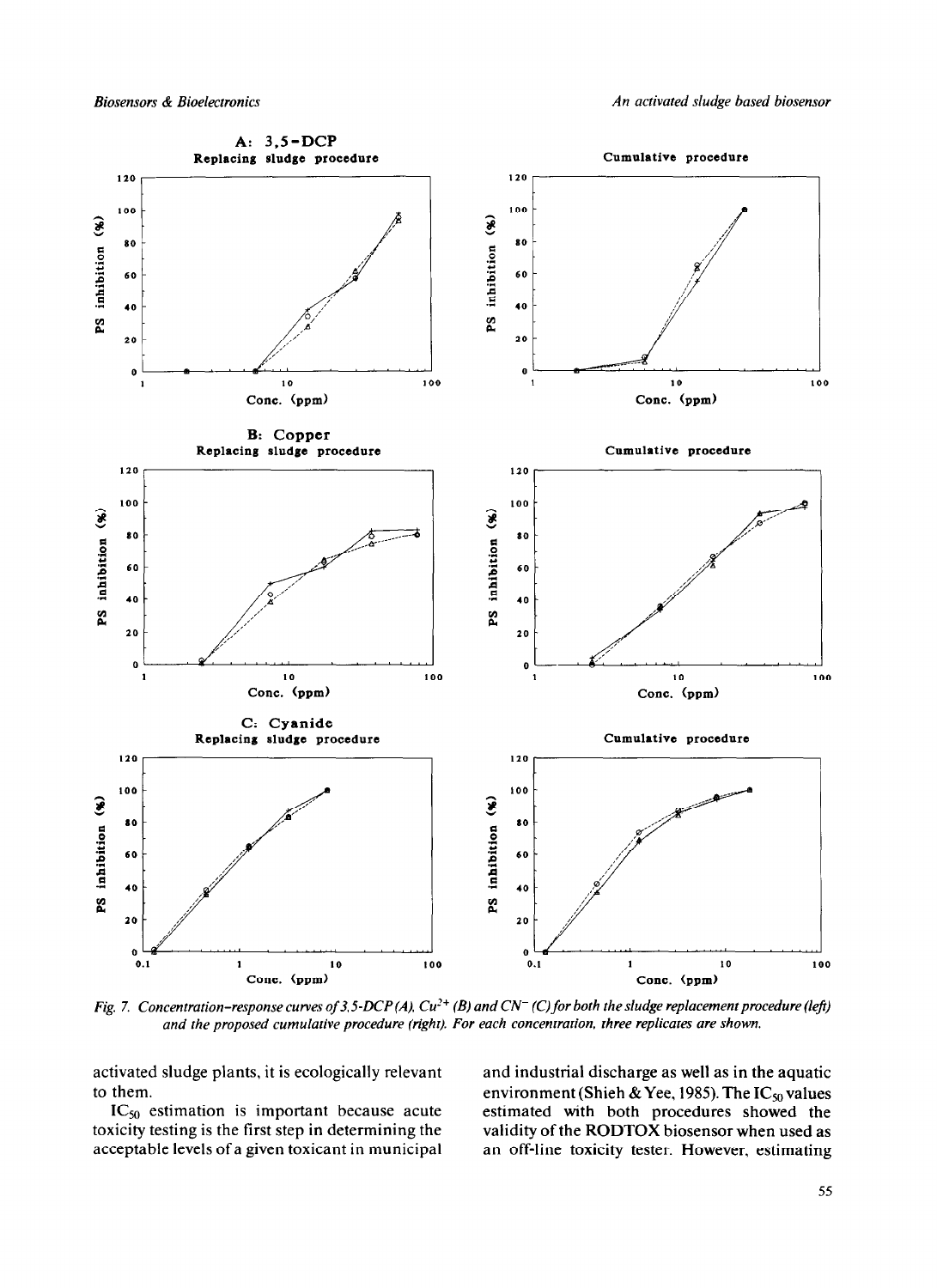|                         | Cumulative<br>procedure | Sludge replacement<br>procedure |
|-------------------------|-------------------------|---------------------------------|
| $3.5 - DCP$             | $11-7$                  | $21-7$                          |
| $Cu2+$                  | $11-4$                  | 12.8                            |
| $CN^-$                  | 0.78                    | 0.81                            |
| Test period (h)         | 5                       | 12                              |
| Amount of<br>sludge (1) | 10                      | 40                              |

TABLE 2  $IC_{50}$  (PS) (ppm) estimation with both procedures for three toxicants

| <b>TABLE 3</b> Repeatability of $IC_{50}$ (ppm) values of 3,5- |
|----------------------------------------------------------------|
| DCP for different batches of sludge, estimated                 |
| with the cumulative procedure                                  |

| Date         | $IC_{50}(PS)$ | $IC_{50}(PH)$  | $IC_{50}(PA)$  |
|--------------|---------------|----------------|----------------|
| 18/12/90     | 9.7           | 12.7           | 20.2           |
| 12/3/91      | 13.5          | 21.6           | $21-6$         |
| 22/3/91      | $11-7$        | 20.0           | 20.0           |
| 03/4/91      | 12.5          | 20.5           | 20.5           |
| Av. $\pm$ SD | $11.9 + 1.6$  | $18.7 \pm 4.1$ | $20.6 \pm 0.7$ |
| CV(%)        | 13.5          | $21-6$         | 3.4            |

 $IC_{50}$  with the proposed cumulative exposure procedure showed advantages such as time- and labour-saving when compared with the sludge replacement procedure. Moreover, the cumulative procedure seemed more sensitive. The results showed that the maximum substrate oxidation rate of activated sludge (indicated by peak slope) is the parameter most sensitive to inhibitory effects. This is probably due to the fact that the maximum respiration rate is directly related to active biomass in the activated sludge. Toxicity may not be reflected by peak area (PA) because this parameter actually reflects the amount of substrate oxidized (Vanrolleghem

*et al.,* 1990). Although some biomass may be affected by the toxicant, the viable part of the activated sludge is still able to oxidize the substrate completely (resulting in an identical PA), provided a longer degradation time is given.

In general, a lower concentration of bacteria used in a test results in a higher sensitivity to the toxicant (Ring & Dutka, 1986). This can be seen by comparing the  $IC_{50}$  results of 3,5-DCP and copper obtained by the BOD inhibition test, IS0 methods A and B, OECD and RODTOX methods (Table 5). The effect is probably a result of the varying ratio of inhibitor to microorganisms. It can be seen from Table 5 that the BOD method with the lowest number of organisms, in general, tends to be the most sensitive, giving the lowest  $IC_{50}$  values.

However, this general rule is not applicable for toxicity results of the OECD and RODTOX methods. The  $IC_{50}$  of 3,5-DCP estimated by the RODTOX procedure is lower than that of the OECD method, and the  $IC_{50}$  of copper estimated by the RODTOX is almost three times lower than that obtained by the OECD method. On the other hand, the concentration of microorganisms in the RODTOX procedure is three times higher than in the OECD method. This comparison suggests that the RODTOX method is more sensitive to 3,5-DCP and copper than the standard OECD method.

The Microtox test is widely used for toxicity testing (Bulich, 1986) since it is rapid, simple and inexpensive to perform, and allows  $EC_{50}$ estimation with good repeatability ( $CV = 5-31\%$ ). The repeatability of the RODTOX method was, in the trial described, as good as or even better than that of the Microtox. The different sensitivity of the Microtox and the RODTOX tests can be explained by the characteristics of each test, e.g. the contact times are different. Two more factors

| Toxicant           | $3,5$ -DCP    |               | $Cu2+$                 |      | $CN^{-}$      |          |
|--------------------|---------------|---------------|------------------------|------|---------------|----------|
|                    | <b>RODTOX</b> | $Microto x^a$ | <b>RODTOX</b> Microtox |      | <b>RODTOX</b> | Microtox |
| $I(E)C_{50}$ (ppm) | $11-70$       | $1-81$        | 12.80                  | 0.31 | 0.81          | 3.89     |
| Sd                 | 0.75          | 0.08          | $1-20$                 | 0.04 | 0.01          | 0.74     |
| CV(%)              | $6-4$         | 4.4           | 9.4                    | 12.9 | 1.2           | 19.0     |

TABLE 4 Comparison of repeatability and sensitivity between Microtox and RODTOX methods

<sup>a</sup>Contact time: 5 min for 3.5-DCP and CN<sup>-</sup>, 15 min for  $Cu^{2+}$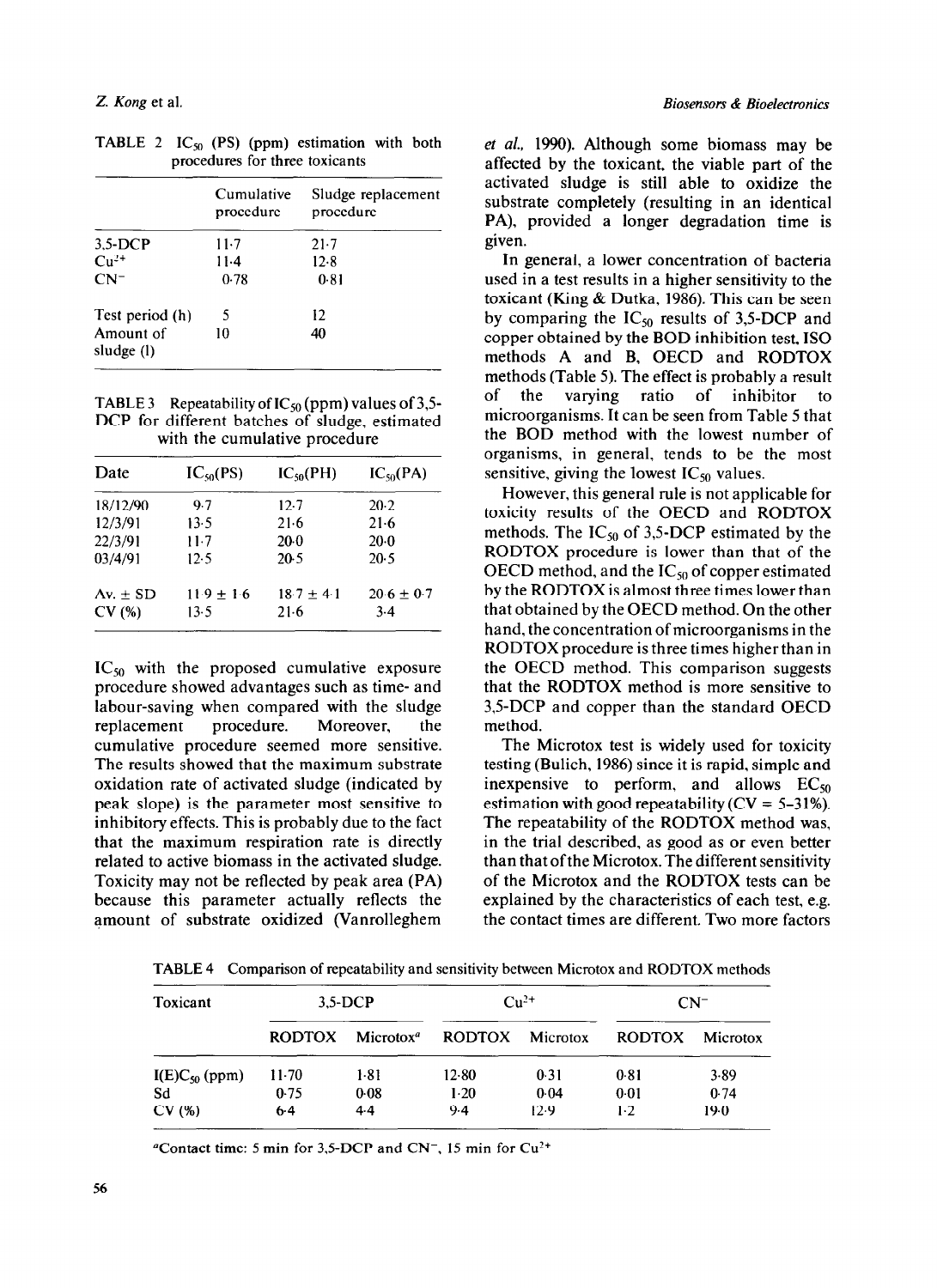| Method                     | $3.5-DCP$  | $\mathrm{Cu^{2+}}$ | Cells $ml^{-1}$ | Reference                      |
|----------------------------|------------|--------------------|-----------------|--------------------------------|
| <b>BOD</b> inhibition      | $7(3-19)$  | 4.5                | 10 <sup>3</sup> | <b>King &amp; Dutka (1986)</b> |
| ISO method A               | $10(4-25)$ |                    | 106             | King & Dutka (1986)            |
| ISO method B               | $6(5-16)$  | 123                | $10^{7-8}$      | King & Dutka (1986)            |
|                            | 22         | 17                 | $10^{7-8}$      | Dutka et al. (1983)            |
| <b>OECD</b> method         | $20-0$     |                    | 10 <sup>8</sup> | Yoshioka et al. (1986)         |
|                            |            | 29                 | 10 <sup>8</sup> | King & Dutka (1986)            |
|                            | 12.2       |                    | 10 <sup>8</sup> | Klecka & Landi (1985)          |
| RODTOX method <sup>a</sup> | 11.7       | 11.4               | $3 \times 10^8$ | This study                     |

TABLE 5 Comparison of sensitivity **of** the RODTOX method with other methods in assessing toxicity of chemicals towards activated sludge  $(IC_{50}$  values)

 ${}^a$ IC<sub>50</sub> (PS).

can be mentioned. First, the quantity of microorganisms used in the RODTOX method is much higher  $({\sim} 300$  times) and secondly, activated sludge is known to adsorb toxicants, resulting in a decrease of their effective concentration in the test medium, i.e. affecting the bioavailability of the test chemicals.

Compared with the RODTOX method, a lower sensitivity of the Microtox method to cyanide was observed. The poor assessment of toxicity for effluents containing cyanide was also noticed by Qureshi et *al.* (1982). More recently, Reteuna *et al.*  (1989) pointed out that the Microtox test does not seem to be well suited for predicting the possible toxic effects of wastewaters on the activated sludge treatment plant. It was stated that the Microtox method uses a pure culture of marine species and. therefore. could not necessarily be expected to behave in the same way as a community of freshwater species (King and Dutka, 1986). This comment may, however, be applied to all toxicity assessments using single species.

#### 5. CONCLUSIONS

The RODTOX biosensor was shown to be capable of detecting the potential toxicity of incoming wastewater to the biotreatment processes on-line.

A procedure which allows the use of the RODTOX for the fast estimation of the  $IC_{50}$  (50%) inhibition concentration) of chemicals has been developed. It is easy, valid, cost effective and repeatable. It compares well with the Microtox test and, moreover, is directly relevant to the plant to be controlled.

The maximum oxidation rate of the substrate was shown to be the most sensitive indicator of toxicity towards activated sludge. The cumulative exposure procedure seems more sensitive than the traditional sludge replacement procedure.

#### REFERENCES

- Anderson. K., Koopman. B. & Bitton. G. (1988). Evaluation of INT-dehydrogenase assay for heavy metal inhibition of activated sludge. *Wut. Res..*  22(3). 349-53.
- Beaubien. A. & Jolicoeur, C. (1985). Application of flow microcalorimetry to process control in biological treatment of industrial wastes. *J. WPCF*,  $57(1)$ , 95-100.
- Bulich, A. (1986). Bioluminescence assays. In: *Toxicity Testing UsingMicroorganisms.* Vol. I. ed. Dutka, B.J. & Bitton. G.. CRC Press, Florida. pp. 57-74.
- Dutka. B.. Nyholm. N & Petersen, J. (1983). Comparison of several microbiological toxicity screening tests. *Wut. Res..* 17(10), 1363-8.
- King. E.F. & Dutka, B.J. (1986). Respirometric techniques. In: *Toxicity Testing Using Microorganisms*, Vol. I. ed. Dutka. B.J. & Bitton. G., CRC Press. Florida. pp. 75-l 12.
- Klecka. M.F. & Landi. L. (1985). Evaluation of the OECD activated sludge respiration inhibition test. *Chemosphere.* 14(9). 1239-50.
- Koopman. B. & Bitton. G. (1986). Toxicant screening in wastewater systems. In: *Toxicity Testing Using Microorganisms, Vol. II, ed. Dutka, B.J. & Bitton, G.,* CRC Press, Florida. pp. 101-32.
- Larson. R.J. & Schaeffer, S.L. (1982). A rapid method